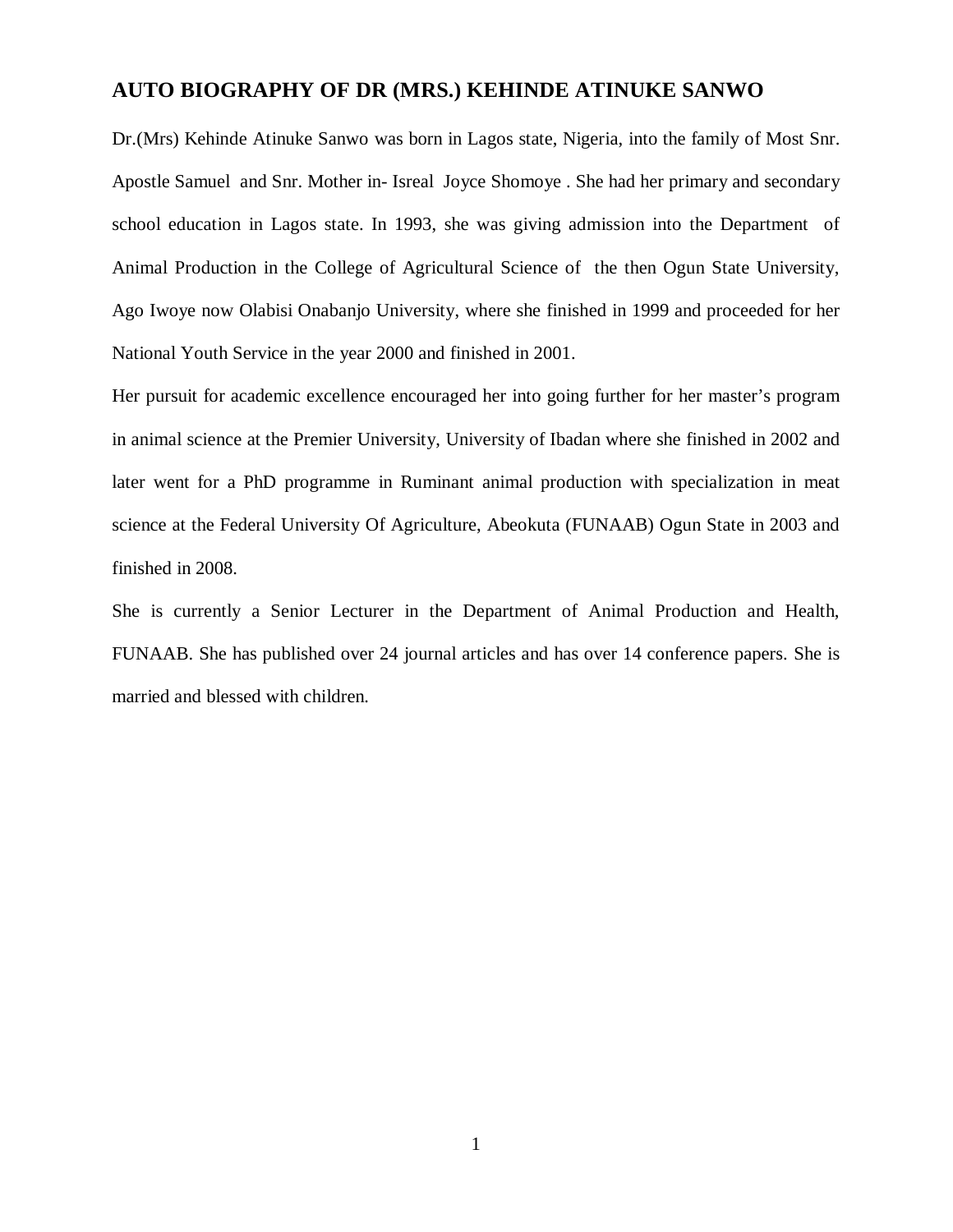# **CURRICULUM VITAE OF DR. (MRS.) KEHINDE .A. SANWO**

# **01. PERSONAL**

| (i)     | <b>Name in Full:</b><br>Shomoye  | <b>SANWO</b><br>Kehinde<br>Atinuke, Dr.<br>$(Mrs)$ ,<br><b>Nee</b>         |
|---------|----------------------------------|----------------------------------------------------------------------------|
| (ii)    | Date of Birth:                   | $25th$ June, 1974                                                          |
| (iii)   | <b>Place of Birth:</b>           | Lagos Island, Lagos State, Nigeria                                         |
| (iv)    | Age:                             | 44 Years                                                                   |
| (v)     | Sex:                             | Female                                                                     |
| (vi)    | <b>Marital Status:</b>           | Married                                                                    |
| (vii)   | <b>Nationality:</b>              | Nigerian                                                                   |
| (viii)  | <b>Town and State of Origin:</b> | Abeokuta, Ogun State                                                       |
| (ix)    | <b>Contact Address:</b>          | Department of Animal Production and Health,                                |
|         |                                  | Federal University of Agriculture, PMB 2240                                |
|         |                                  | Abeokuta, Ogun State                                                       |
| (x)     | <b>Phone Number:</b>             | +2348035841663                                                             |
| $(x_i)$ | <b>E-mail Address:</b>           | bumogardens@yahoo.com                                                      |
| (xii)   | <b>Present Post and Salary:</b>  | Senior lecturer; CONUASS 05 Step 03<br>$(\mathbb{N} 3, 333, 641.04/Annum)$ |
| (xiii)  | <b>Post on Promotion:</b>        | Reader                                                                     |

# **02. EDUCATIONAL BACKGROUND**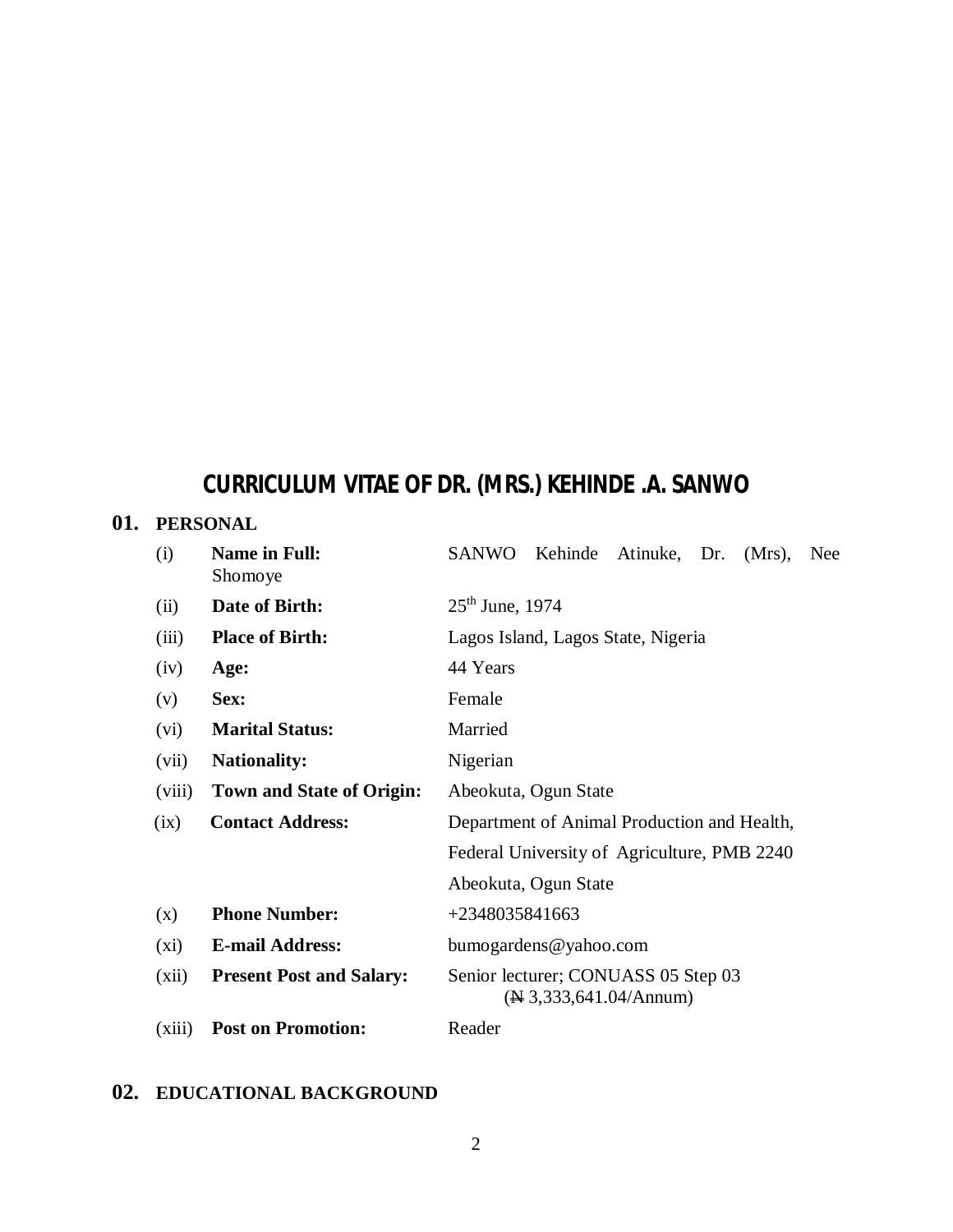# **(i) Educational Institutions Attended (with dates)**

| a) Olabisi Onabanjo University, Ago-Iwoye       | 1993 - 2000 |
|-------------------------------------------------|-------------|
| b) University of Ibadan, Ibadan, Nigeria        | 2001 - 2002 |
| c) University of Agriculture, Abeokuta, Nigeria | 2002 - 2008 |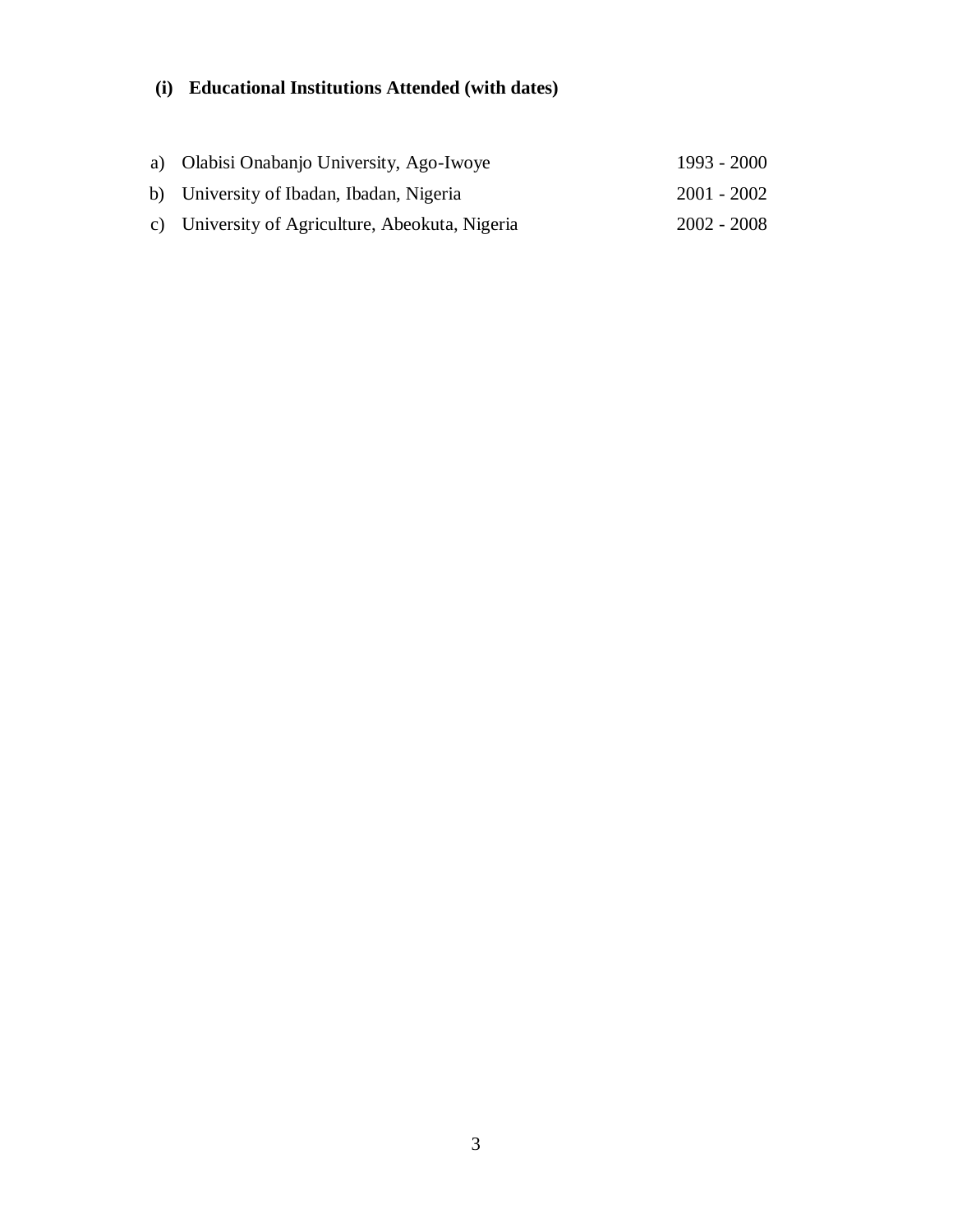# **(ii) Academic Qualifications (with dates)**

| a)              | Ogun State University (formerly<br>Olabisi Onabanjo University) Ago<br>Iwoye, Nigeria | B. Agric. $(2nd$<br><b>Class Lower</b><br>Division) | February, 2000          | Agriculture                      |
|-----------------|---------------------------------------------------------------------------------------|-----------------------------------------------------|-------------------------|----------------------------------|
| b)              | University of Ibadan, Ibadan, Nigeria                                                 | M. Sc.                                              | $16th$ November<br>2002 | Animal<br>Science                |
| $\mathcal{C}$ ) | University of Agriculture, Abeokuta,<br>Nigeria                                       | Ph.D.                                               | May, 2008               | Ruminant<br>Animal<br>Production |

# **(iii) Prizes, Honours, Scholarship, National and International Recognition**

- Nil

# **03. WORK EXPERIENCE**

| <b>National Service</b>   | 2000           |
|---------------------------|----------------|
| <b>Assistant Lecturer</b> | $2007 - 2008$  |
| Lecturer II               | $2008 - 2011$  |
| Lecturer I                | $2011 - 2014$  |
| Senior lecturer           | $2014$ to date |
|                           |                |

### **Courses Handled:**

#### **2007/2008 Academic Session**

| <b>Course Title</b>                | <b>Course Code</b> Unit | No. of          | No. of           |
|------------------------------------|-------------------------|-----------------|------------------|
|                                    |                         | <b>Students</b> | <b>Lecturers</b> |
| Animal Products and by-products    | <b>APH505</b>           | 190             |                  |
| Hatchery Technology and Management | <b>APH508</b>           | 95              |                  |
| Seminar                            | AGS597                  | 95              | 12               |
| Seminar                            | <b>AGP598</b>           | 95              | 12               |
| Project                            | <b>AGP599</b>           |                 |                  |
| Meat Processing and Packaging      | <b>PDA703</b>           |                 |                  |

#### **2008/2009 Academic Session**

| <b>Course Title</b>                | <b>Course Code</b> Unit | No. of          | No. of           |
|------------------------------------|-------------------------|-----------------|------------------|
|                                    |                         | <b>Students</b> | <b>Lecturers</b> |
| Animal Products and by-products    | <b>APH505</b>           | 250             |                  |
| Hatchery Technology and Management | <b>APH508</b>           | 72              | 4                |
| Seminar                            | AGS597                  | 72              | 12               |
| Seminar                            | <b>AGP598</b>           | 72.             | 12               |
| Project                            | <b>AGP599</b>           |                 |                  |
| Meat Processing and Packaging      | <b>PDA703</b>           |                 |                  |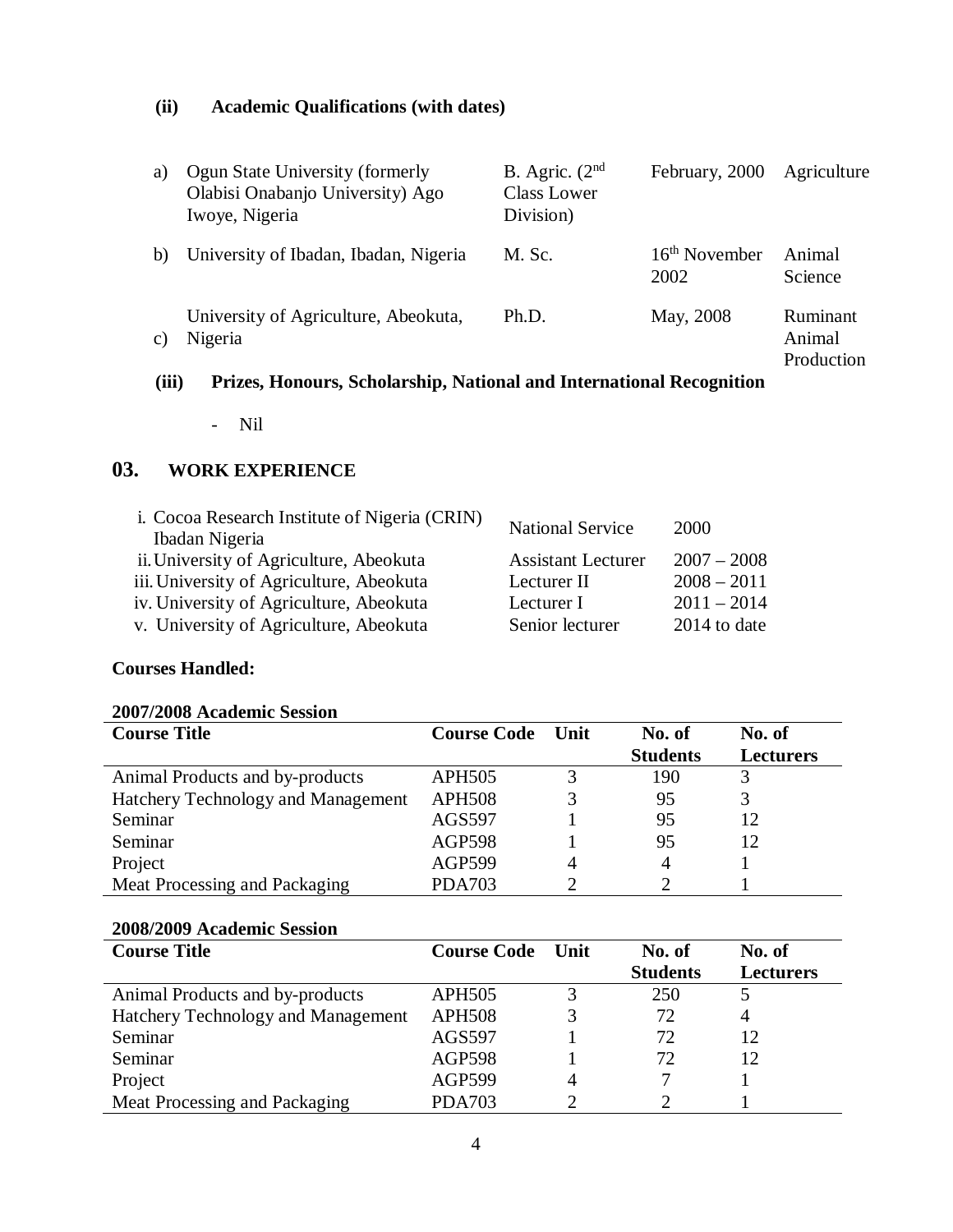| Abattoir Design and Operations<br>∸ |  |  |  |
|-------------------------------------|--|--|--|

# **2009/2010 Academic Session**

| <b>Course Title</b>                | <b>Course Code</b> Unit | No. of          | No. of           |
|------------------------------------|-------------------------|-----------------|------------------|
|                                    |                         | <b>Students</b> | <b>Lecturers</b> |
| Animal Products and by-products    | <b>APH505</b>           | 280             |                  |
| Hatchery Technology and Management | <b>APH508</b>           | 79              |                  |
| Seminar                            | AGS597                  | 79              | 12               |
| Seminar                            | <b>AGP598</b>           | 79              | 12               |
| Project                            | <b>AGP599</b>           |                 |                  |

### **2010/2011 Academic Session**

| <b>Course Title</b>                   | <b>Course Code</b> | <b>Unit</b> | No. of          | No. of           |
|---------------------------------------|--------------------|-------------|-----------------|------------------|
|                                       |                    |             | <b>Students</b> | <b>Lecturers</b> |
| Animal Products and by-products       | <b>APH505</b>      | 3           | 290             |                  |
| Hatchery Technology and Management    | <b>APH508</b>      |             | 75              | $\overline{4}$   |
| Seminar                               | AGS597             |             | 78              | 12               |
| Seminar                               | <b>AGP598</b>      |             | 78              | 12               |
| Project                               | <b>AGP599</b>      | 4           | 6               |                  |
| Meat Processing and Packaging         | <b>PDA703</b>      | 3           | 6               |                  |
| <b>Abattoir Design and Operations</b> | <b>PDA709</b>      | 3           |                 |                  |
| Meat Hygiene                          | <b>PDA708</b>      | 2           |                 |                  |
| Animal Products and Processing        | APH713             |             |                 |                  |

# **2011/2012 Academic Session**

| <b>Course Title</b>                   | <b>Course Code</b> Unit |   | No. of          | No. of           |
|---------------------------------------|-------------------------|---|-----------------|------------------|
|                                       |                         |   | <b>Students</b> | <b>Lecturers</b> |
| Animal Products and by-products       | <b>APH505</b>           | 3 | 352             |                  |
| Hatchery Technology and Management    | <b>APH508</b>           |   | 78              | 4                |
| Seminar                               | AGS597                  |   | 78              | 12               |
| Seminar                               | <b>AGP598</b>           |   | 78              | 12               |
| Project                               | <b>AGP599</b>           | 4 | 6               |                  |
| Meat Processing and Packaging         | <b>PDA703</b>           | 3 | 0               |                  |
| <b>Abattoir Design and Operations</b> | <b>PDA709</b>           | 3 |                 |                  |
| Meat Hygiene                          | <b>PDA708</b>           | ∍ | 0               |                  |
| <b>Animal Products and Processing</b> | APH713                  |   |                 |                  |

# **2012/2013 Academic Session**

| <b>Course Title</b>                   | <b>Course Code</b> Unit |   | No. of          | No. of           |
|---------------------------------------|-------------------------|---|-----------------|------------------|
|                                       |                         |   | <b>Students</b> | <b>Lecturers</b> |
| Animal Products and by-products       | <b>APH505</b>           | 3 | 379             |                  |
| Hatchery Technology and Management    | <b>APH508</b>           |   | 82              | $\overline{4}$   |
| Seminar                               | AGS597                  |   | 84              | 12               |
| Seminar                               | <b>AGP598</b>           |   | 84              | 12               |
| Project                               | <b>AGP599</b>           |   | 6               |                  |
| Meat Processing and Packaging         | <b>PDA703</b>           | 3 |                 |                  |
| <b>Abattoir Design and Operations</b> | <b>PDA709</b>           | 3 |                 |                  |
| Meat Hygiene                          | <b>PDA708</b>           |   |                 |                  |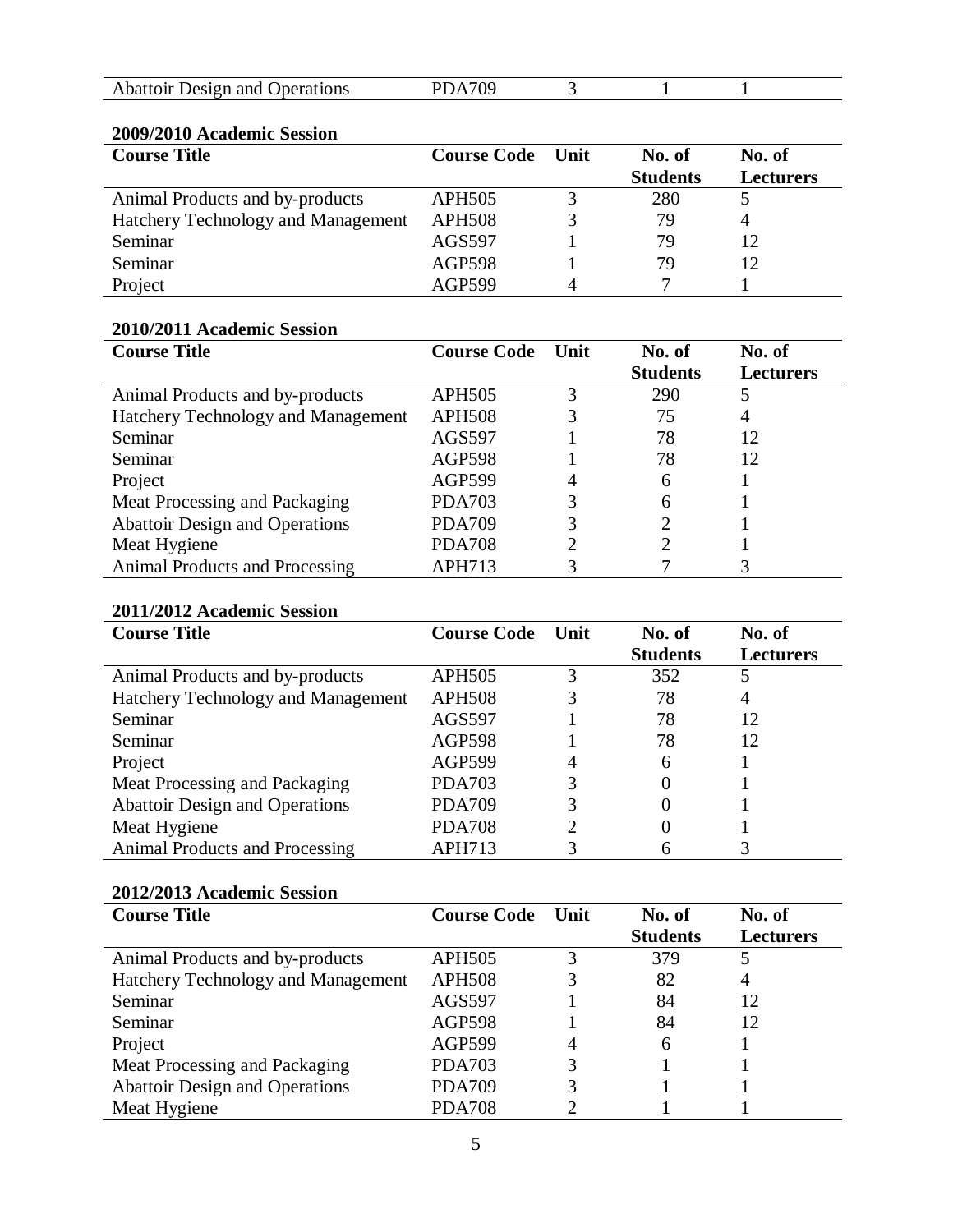| Animal Products and Processing |
|--------------------------------|
|--------------------------------|

APH713 3 16 3

#### **2013/2014 Academic Session**

| <b>Course Title</b>                   | <b>Course Code</b> | Unit | No. of          | No. of           |
|---------------------------------------|--------------------|------|-----------------|------------------|
|                                       |                    |      | <b>Students</b> | <b>Lecturers</b> |
| Animal Products and by-products       | <b>APH 505</b>     | 3    | 432             | 5                |
| Hatchery Technology and Management    | <b>APH 508</b>     | 3    | 90              | 4                |
| Seminar                               | <b>AGS 597</b>     |      | 88              | 12               |
| Seminar                               | <b>AGP 598</b>     |      | 88              | 12               |
| Project                               | <b>AGP 599</b>     | 4    |                 |                  |
| Meat Processing and Packaging         | <b>PDA 703</b>     | 3    |                 |                  |
| <b>Abattoir Design and Operations</b> | <b>PDA 709</b>     | 3    | 3               |                  |
| Meat Hygiene                          | <b>PDA 708</b>     | 2    | 3               |                  |
| Animal Products and Processing        | APH 713            | 3    | 20              |                  |

# **2014/2015 Academic Session**

| <b>Course Title</b>                   | <b>Course Code</b> | Unit | No. of                      | No. of           |
|---------------------------------------|--------------------|------|-----------------------------|------------------|
|                                       |                    |      | <b>Students</b>             | <b>Lecturers</b> |
| <b>Ruminant Animal Production</b>     | <b>APH 301</b>     | 3    | 1600                        | 5                |
| Animal Product and Processing         | <b>FPY 416</b>     | 2    | 1350                        |                  |
| Animal Products and by-products       | <b>APH 505</b>     | 3    | 540                         |                  |
| Hatchery Technology and Management    | <b>APH 508</b>     | 3    | 90                          | 4                |
| Seminar                               | <b>AGS 597</b>     |      | 112                         | 12               |
| Seminar                               | <b>AGP 598</b>     |      | 112                         | 12               |
| Project                               | <b>AGP 599</b>     | 4    |                             |                  |
| Meat Processing and Packaging         | <b>PDA 703</b>     | 3    | $\mathcal{D}_{\mathcal{L}}$ |                  |
| Abattoir Design and Operations        | <b>PDA 709</b>     | 3    | 2                           |                  |
| Meat Hygiene                          | <b>PDA 708</b>     | റ    | 2                           |                  |
| <b>Animal Products and Processing</b> | <b>APH 713</b>     |      | 18                          |                  |

### **2015/2016 Academic Session**

| <b>Course Title</b>                   | <b>Course Code</b> | Unit | No. of          | No. of           |
|---------------------------------------|--------------------|------|-----------------|------------------|
|                                       |                    |      | <b>Students</b> | <b>Lecturers</b> |
| <b>Ruminant Animal Production</b>     | <b>APH 301</b>     | 3    | 1600            | 5                |
| Animal Product and Processing         | <b>FPY</b> 416     | 2    | 1336            |                  |
| Animal Products and by-products       | <b>APH 505</b>     | 3    | 540             |                  |
| Hatchery Technology and Management    | <b>APH 508</b>     | 3    | 90              | 4                |
| Seminar                               | AGS 597            |      | 112             | 12               |
| Seminar                               | <b>AGP 598</b>     |      | 112             | 12               |
| Project                               | <b>AGP 599</b>     | 4    | 5               |                  |
| Meat Processing and Packaging         | <b>PDA 703</b>     | 3    | 2               |                  |
| <b>Abattoir Design and Operations</b> | <b>PDA 709</b>     | 3    | $\overline{2}$  |                  |
| Meat Hygiene                          | <b>PDA 708</b>     | 2    | $\overline{2}$  |                  |
| <b>Animal Products and Processing</b> | <b>APH 813</b>     | 3    |                 |                  |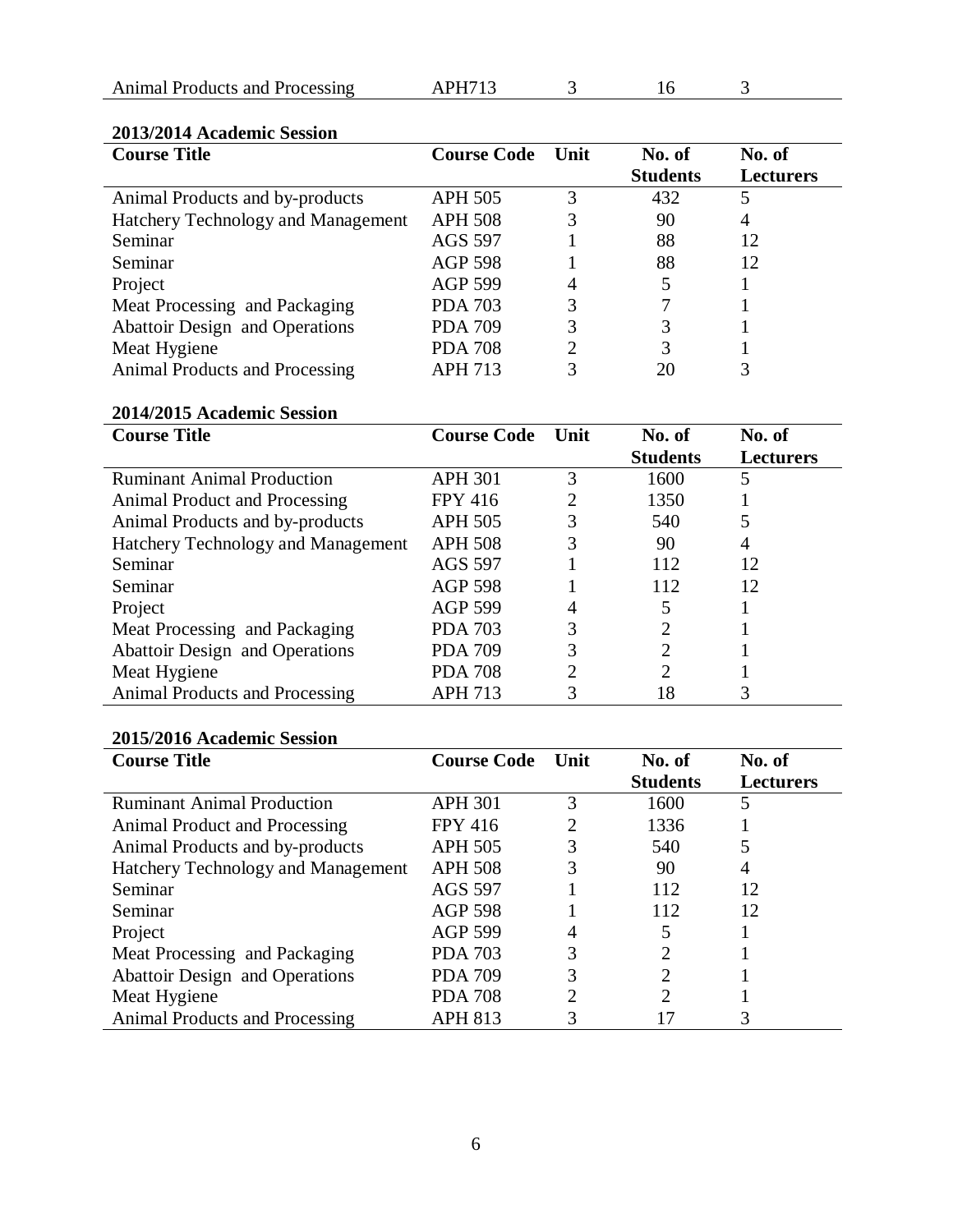| <b>Course Title</b>                   | <b>Course Code</b> | Unit | No. of                      | No. of           |
|---------------------------------------|--------------------|------|-----------------------------|------------------|
|                                       |                    |      | <b>Students</b>             | <b>Lecturers</b> |
| <b>Ruminant Animal Production</b>     | <b>APH 301</b>     | 3    | 1600                        |                  |
| Animal Product and Processing         | <b>FPY 416</b>     | 2    | 1450                        |                  |
| Animal Products and by-products       | <b>APH 505</b>     | 3    | 540                         |                  |
| Hatchery Technology and Management    | <b>APH 508</b>     | 3    | 90                          | 4                |
| Seminar                               | <b>AGS 597</b>     |      | 112                         | 12               |
| Seminar                               | <b>AGP 598</b>     |      | 112                         | 12               |
| Project                               | <b>AGP 599</b>     | 4    | 5                           |                  |
| Meat Processing and Packaging         | <b>PDA 703</b>     | 3    | 2                           |                  |
| Abattoir Design and Operations        | <b>PDA 709</b>     | 3    | $\mathcal{D}_{\mathcal{L}}$ |                  |
| Meat Hygiene                          | <b>PDA 708</b>     | ႒    | $\mathcal{D}_{\mathcal{A}}$ |                  |
| <b>Animal Products and Processing</b> | <b>APH 813</b>     | 3    |                             |                  |

#### **2016/2017Academic Session**

#### **(b) Students Supervision: Undergraduate:**

| <b>Academic Session</b> | <b>Of</b><br><b>Students Remark</b><br><b>Number</b> |           |
|-------------------------|------------------------------------------------------|-----------|
|                         | <b>Supervised</b>                                    |           |
| 2007/2008               | Four $(4)$                                           | Completed |
| 2008/2009               | Six(6)                                               | Completed |
| 2009/2010               | Eight $(8)$                                          | Completed |
| 2010/2011               | Six(6)                                               | Completed |
| 2011/2012               | Six(6)                                               | Completed |
| 2012/2013               | Seven $(7)$                                          | Completed |
| 2013/2014               | Five $(5)$                                           | Completed |
| 2014/2015               | Eight $(8)$                                          | Completed |
| 2015/2016               | Seven $(7)$                                          | Completed |
| 2016/2017               | Seven $(7)$                                          | On going  |

#### **04. SPECIAL ASSIGNMENTS / COMMUNITY SERVICE**

- 1. College/Departmental Assignment
	- i. Member of COLANIM College board.
	- ii. Undergraduate Seminar Coordinator 2008 to 2013.
	- iii. College representative to Student Welfare and Hostel Management Committee on Registration of Clubs / Association (SWEHOMAC) – 2013 - 2016.
	- iv. College representative of COLANIM to College Of Veterinary Medicine
	- v. Level adviser for 300 level Animal Production and Health students. 2014  $-2016.$
	- vi. Level adviser for 400 level Animal Production and Health students. 2016 to date.

#### 2. Community Service

i. Parish Choir Leader, The Redeemed Christian Church of God, Chosen Generation, Aregbe, (2007 to 2010)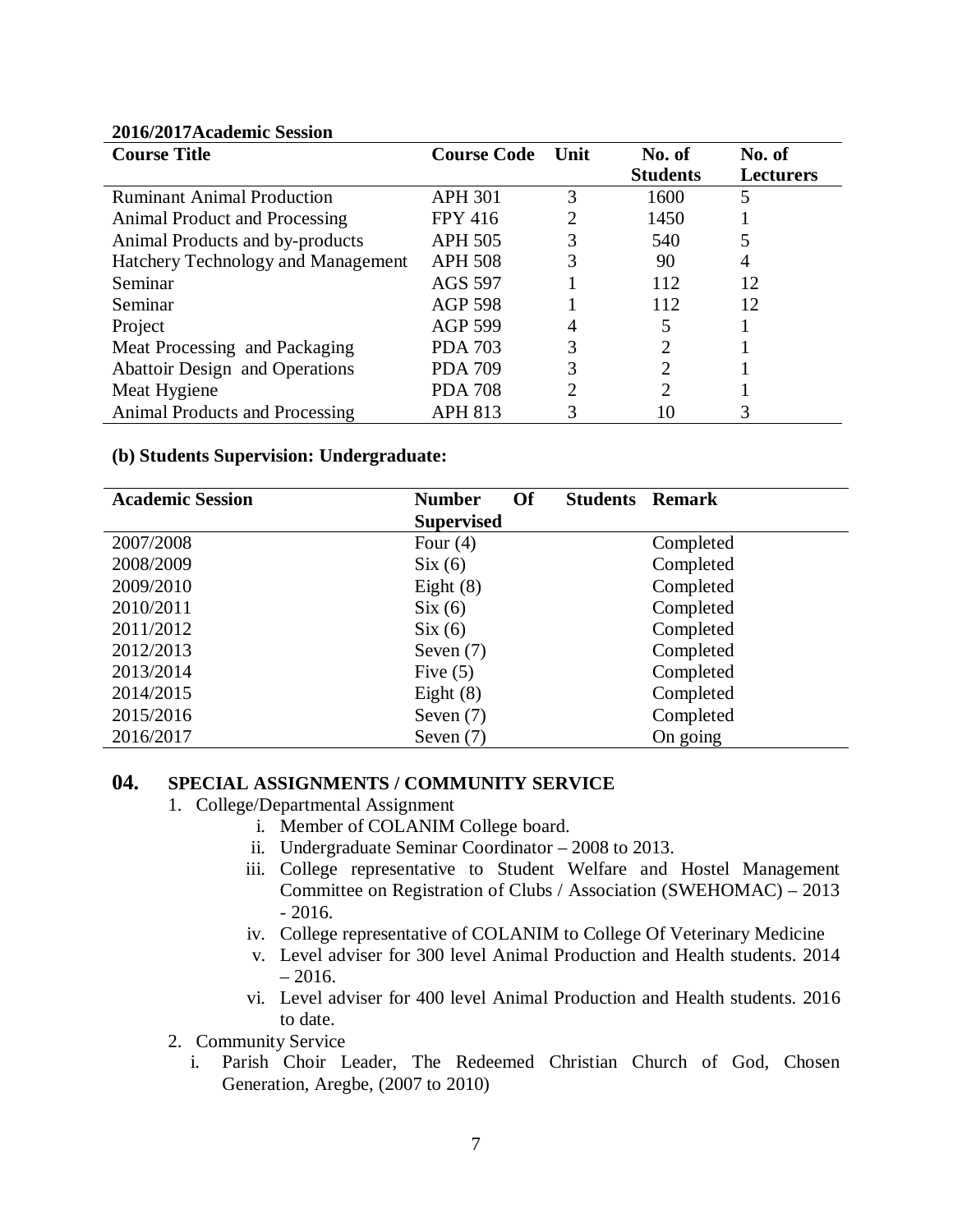- ii. Parish Choir Leader, The Redeemed Christian Church of God, Living Word Parish, Tejumola Estate (2010 to date)
- iii. Examination Invigilator (June, 2010) Unified Tertiary Matriculation Examination by the Joint Admission and Matriculation Board (JAMB).
- iv. Collation Officer (April, 2011) 2011 General Elections by the Independent National Electoral Commission (INEC).
- v. Member of Landlords Community Development, Fimimona Community, Aregbe.
- vi. Public relation officer of TAIDOB College Asero Parents Teacher's Association.

### **05. TRAINING PROGRAMMES ATTENDED :**

- i. Ethics and Ethos of Teaching in the University, Held at the Federal University of Agriculture, Abeokuta. 9<sup>th</sup>- 10<sup>th</sup> April, 2008.
- ii. International Short Course on Advanced Techniques in Poultry Nutrition Research organized by the Africa Centre of Excellence In Agricultural Development and Sustainable Environment (CEADESE) in conjunction with Federal University of Agriculture, Abeokuta, Nigeria. February 13<sup>th</sup>- 16<sup>th</sup> 2017.
- iii. A day Leadership Training Workshop organized by ASUU- UNAAB titled 'Towards a Principled and Ideological Unionism" Held at the Federal University of Agriculture, Abeokuta. 28<sup>th</sup> June, 2017.

# **06. COMMENDATION**

– Nil

### **07. MEMBERSHIP OF PROFESSIONAL BODIES**

- i. Nigerian Society of Animal Production (NSAP)
- ii. Animal Science Association of Nigeria (ASAN)
- iii. Nigerian Institute of Animal Science (NIAS)
- iv. Member of World Poultry Science Association (WPSA) Nigeria branch

### **08. RESEARCH INTERESTS AND COMMISSIONED PROJECTS**

| i Cooking and refrigeration losses in meat processing and preservation<br>In Progress |
|---------------------------------------------------------------------------------------|
|---------------------------------------------------------------------------------------|

- ii Effects of non-conventional feedstuffs on meat quality. In progress
- iii Meat and meat products shelf life improvement In progress

# **09. PUBLICATIONS**

### **i. Projects/Dissertation/ Thesis**

- **1. Shomoye, K.A. 1999.** The Impact of Poultry Production on the Ecosystem in Ogun State. Department of Animal Science, Ogun State University, Ago iwoye. Nigeria
- **2. Sanwo, K.A. 2002**. Performance of Cockerels fed diets with graded levels of Kola Pod Husk. Department of Animal Science, University of Ibadan, Nigeria.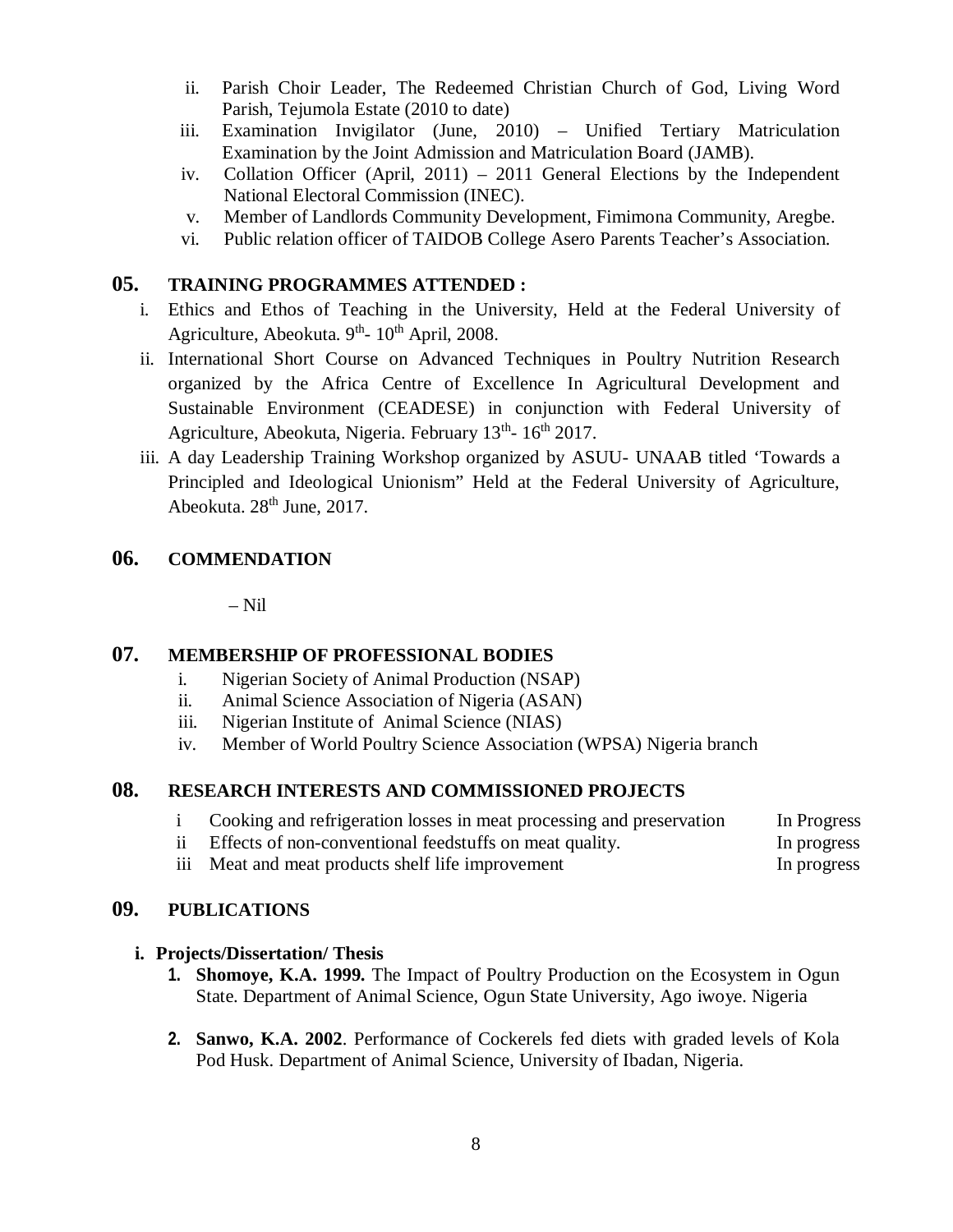**3. Sanwo, K.A. 2008.** Performance of West African Dwarf goats fed Alternative feedstuffs and Quality Characteristics of their Meat and Sausage. Department of Animal Production and Health, Federal University of Agriculture, Abeokuta, Nigeria.

#### **ii. Journal Articles in Print**

- 1. **Sanwo, K.A.**, Iyayi, E.A. and Olubamiwa, A.O. (2006). Performance and Carcass Characteristics of Cockerels fed Graded levels of Kolanut (*Cola nitida*) Pod Husk. *Nigerian Poultry Science Journal***,** 4: 34-38. Published by the Nigerian Society of Animal Production. Nigeria. Available at [www.wpsa-nb.org.ng/npsj](http://www.wpsa-nb.org.ng/npsj) **NIGERIA**
- 2. **Sanwo, K. A.,** Iposu S. O., Oso, A. O., Fanimo, A. O., and Abiola, S. S. (2011). Growth performance, nutrient intake and digestibility of goats fed melon husk and palm oil slurry at 30% inclusion level. *Nigerian Journal for Animal Production 38(2)*: 148 - 154. Published by the Nigerian Society of Animal Production. Available on [www.nsap.org](http://www.nsap.org) **NIGERIA.**
- 3. **Sanwo, K. A.,** Iposu, S. O., Oladoyin, F. O. and Adegbite, J. A. Quality characteristics of sausages prepared from local and exotic cockerels (2011). *Nigerian Poultry Science Journal 8:* 26 – 30. Published by the World Poultry Science Association, Nigerian Branch. Available at [www.wpsa-nb.org.ng/npsj.](http://www.wpsa-nb.org.ng/npsj.) **NIGERIA.**
- 4. **Sanwo K. A**., Iposu S. O., Adegbite J. A., Abiola S. S., Fanimo, O. A. and Oyewole O. B. (2012). Quality characteristics of chevon obtained from goats fed melon (*Colocynthis citrillus*) husk and palm (*Elaeis guineensis*) oil slurry. *Nigerian Journal for Animal Production. 39(2)*: 187-193. Published by Nigerian Society of Animal Production. [www.nsap.org](http://www.nsap.org) **NIGERIA**.
- 5. **<sup>F</sup>Sanwo, K. A.,** Makanju, M. O., Iposu, S. O., and Adegbite, J. A. (2012). Effects of substituting rice flour as fillers for wheat flour at varying levels in beef sausage production. *Botswana Journal of Agriculture and Applied Science*. *8 (2)*: 118 - 121**.** Published by Botswana College of Agriculture. **BOTSWANA.**
- 6. **<sup>F</sup>Sanwo, K. A.,** Iposu, S. O., Adegbite, J. A., Abiola, S. S., and Fanimo, O. A. (2012). Quality Characteristics of Chevon Sausage Obtained from Goats Fed 50% Inclusion Level of Melon (*Colocynthis citrillus* L) Husk and Palm (*Elaeis guineensis*) Oil Slurry. *Iranian Journal of Applied Animal Science 2 (4)*: 331 – 335. Published by the Islamic Azad University, Rasht Branch, Rasht, Iran. Available on line at <http://ijas.ir/main/modules/content/index.php?id=355.> **IRAN.**
- 7. Iposu, S. O., Osunkeye, O. J., **Sanwo, K. A.**., Adejobi, M. A..,Akande, T. O. and Baki, M. M. (2012) Morbidity in sheep and goats of south-western Nigeria. *Journal of Applied Agricultural Research (JAAR)*. *4 (1)*: 79 - 87. Published by Agricultural Research Council of Nigeria (ARCN). Available at [www.jaar-ng.org.](http://www.jaar-ng.org.) **NIGERIA.**
- 8. **<sup>F</sup>**Oso, A. O., Akapo, O.; **Sanwo, K. A**. and Bamgbose, A. M. (2013). Utilization of unpeeled cassava (Manihot esculenta Crantz) root meal supplemented with or without charcoal by broiler chickens. *Journal of Animal Nutrition & Physiology.* 98: 431-438. **GERMANY**. Published by Blackwell Publicity Company **U.K**.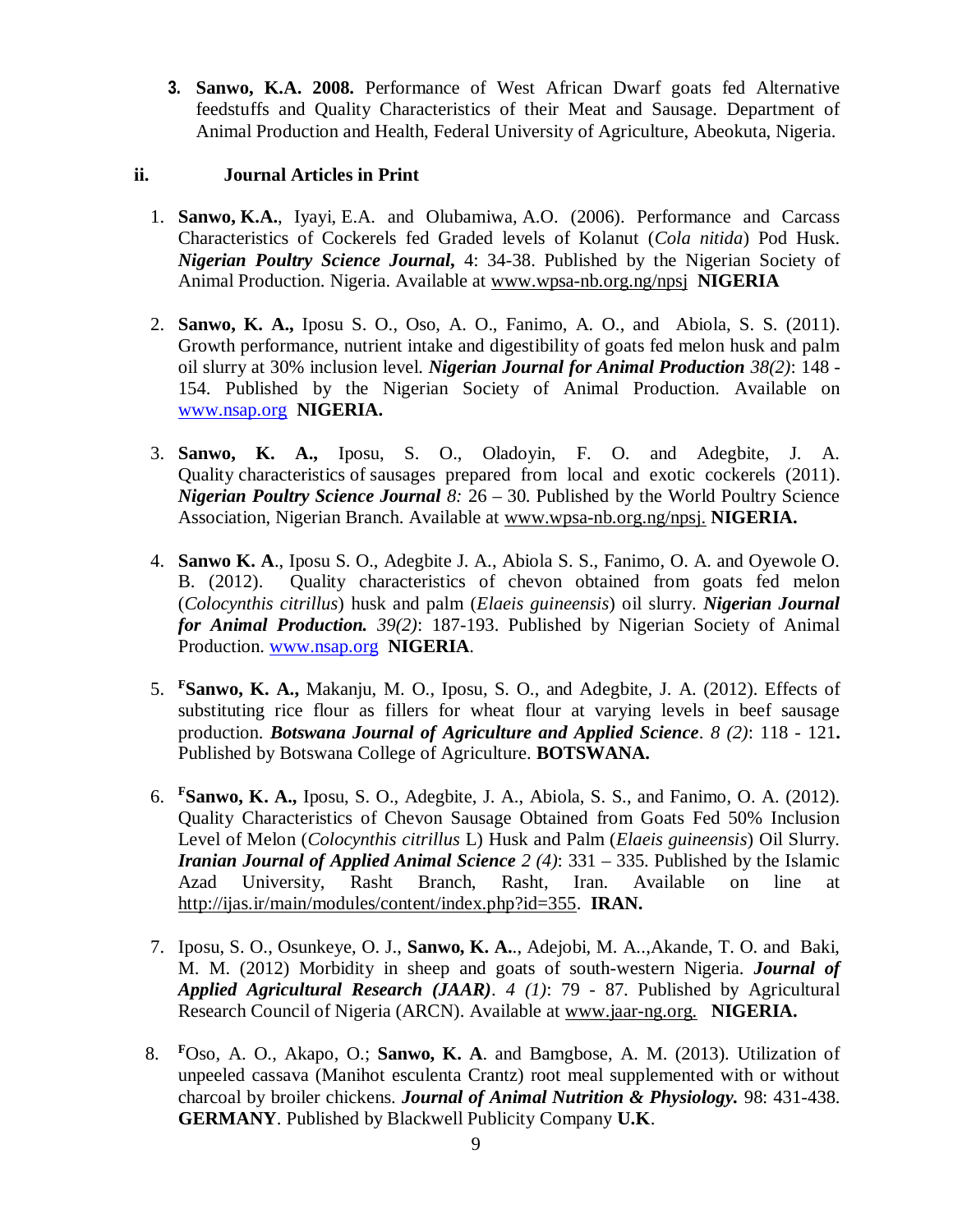- 9. Oso, A. O., Sobayo, R.A., **Sanwo, K. A**, Lala, A.O., Olayemi, W.A., Peter, O.O and Bamgbose, A. M. (2013). Breast meat yield, muscle linear measurements and meat composition of Turkeys fed diet containing wheat or Sorghum as sole cereal source. *Nigerian Journal of Animal Production*. 40 (2): 30 – 38. Published by the Nigerian Society for Animal Production. Nigeria Available on [www.nsap.org](http://www.nsap.org) **NIGERIA.**
- 10. **<sup>F</sup>** Iposu, S. O., Okwelum, N., Sanni, R. O., **Sanwo, K.,** and Oduguwa, B. O. (2013). Prevalence of mites and fleas as primary Turkey ectoparasites in Odeda local government area of Ogun state, Nigeria. *Global Journal of Biology, Agriculture and Health Science. 2 (3)*: 154 – 157. Published by Global Institute for Research and Education. India. Available at [www.gifre.org](http://www.gifre.org) **INDIA.**
- 11. **<sup>F</sup>**Okwelum, N., Iposu, S. O., Ihasuyi, P. S., **Sanwo, K. A.,** Oduguwa, B. O., Amole, T. A., Shittu, O. O., Famakinde, S. A., Olugbogi, E. I., Takeet, O. V. A., Oyewusi, J. A. and Yusuff, M. A. (2013). Prevalence of *trypanosoma* infection in cattle in the teaching and research farm (TREFAD), University of Agriculture, Abeokuta, Ogun state, Nigeria. *Global Journal of Biology, Agriculture and Health Science. 2 (3)*: 161 – 164. Published by Global Institute for Research and Education. India. Available at [www.gifre.org](http://www.gifre.org) **INDIA.**
- 12. **<sup>F</sup>** Iposu, S. O., Okwelum, N., Adeyemi, A. O., Sanwo**, K. A.** and Oduguwa. B. O. (2013). Management of Sheep at Sales Points in Abeokuta Metropolis, Nigeria". *Pacific Journal of Science and Technology. 14(2)*:283-288. Published by Akamai University Hilo Hawaii, USA. Available on <http://www.akamaiuniversity.us/PJST.htm> **USA.**
- 13. **<sup>F</sup>Sanwo, K. A.,** Ibrahim, K., Iposu, S. O., and Adegbite, J. A. (2013). Effects of Substituting Wheat Flour with Plantain Flour in Beef Sausage Production. *Pacific Journal of Science and Technology 14 (2)*: 473 - 478**.** Published by Akamai University Hilo Hawaii, USA. Available on <http://www.akamaiuniversity.us/PJST.htm> **USA.**
- 14. Iposu S. O., Okwelum N., Kumapayi A. O. F., Talabi A. O., **Sanwo K.** and Takeet M. I. (2014). Prevalence of ticks in sheep and goats in Abeokuta and its environs. *Nigerian Journal of Animal Production.* 41*(1)*: 224 - 229. Published by Nigerian Society for Animal Production Available on <http://www.ajol.info/index.php/njap.> **NIGERIA.**
- 15. **Sanwo, K.A**., Iposu,S.O., Okwelum,N., Aderinboye, R.Y., Oso, A.O., Fanimo, A.O and Abiola, S.S.(2014): Growth Performance, Nutrient intake, Digestibility and Carcass Characteristics of Goats Fed Melon Husk (*Colocynthis citrillus*) and Palm oil Slurry (*Elaeis guinensis*) at 50% inclusion level. *Nigerian Journal of Animal Production. 41*: 41-49. Publication of the Nigerian Society for Animal Production. Available on <http://www.ajol.info/index.php/njap.> **NIGERIA.**
- 16. **<sup>F</sup>**Akapo, A.O., Oso, A.O., Bamgbose, A.M., **Sanwo, K.A**., Jegede, A.V., Sobayo, R.A., Idowu, O.M., Fan, J., Lili Li and Olorunsola, R.A.(2014). Effect of feeding cassava (*Manihot esculenta* Crantz) root meal on growth performance, hydrocyanide intake and haematological parameters of broiler chicks. *Tropical Animal Health Production,* **Netherlands***.* 46: 1167 – 1172. DOI 10.1007/s11250-014-0622-5. Published by Spinger Science + Business Media. **UK***.*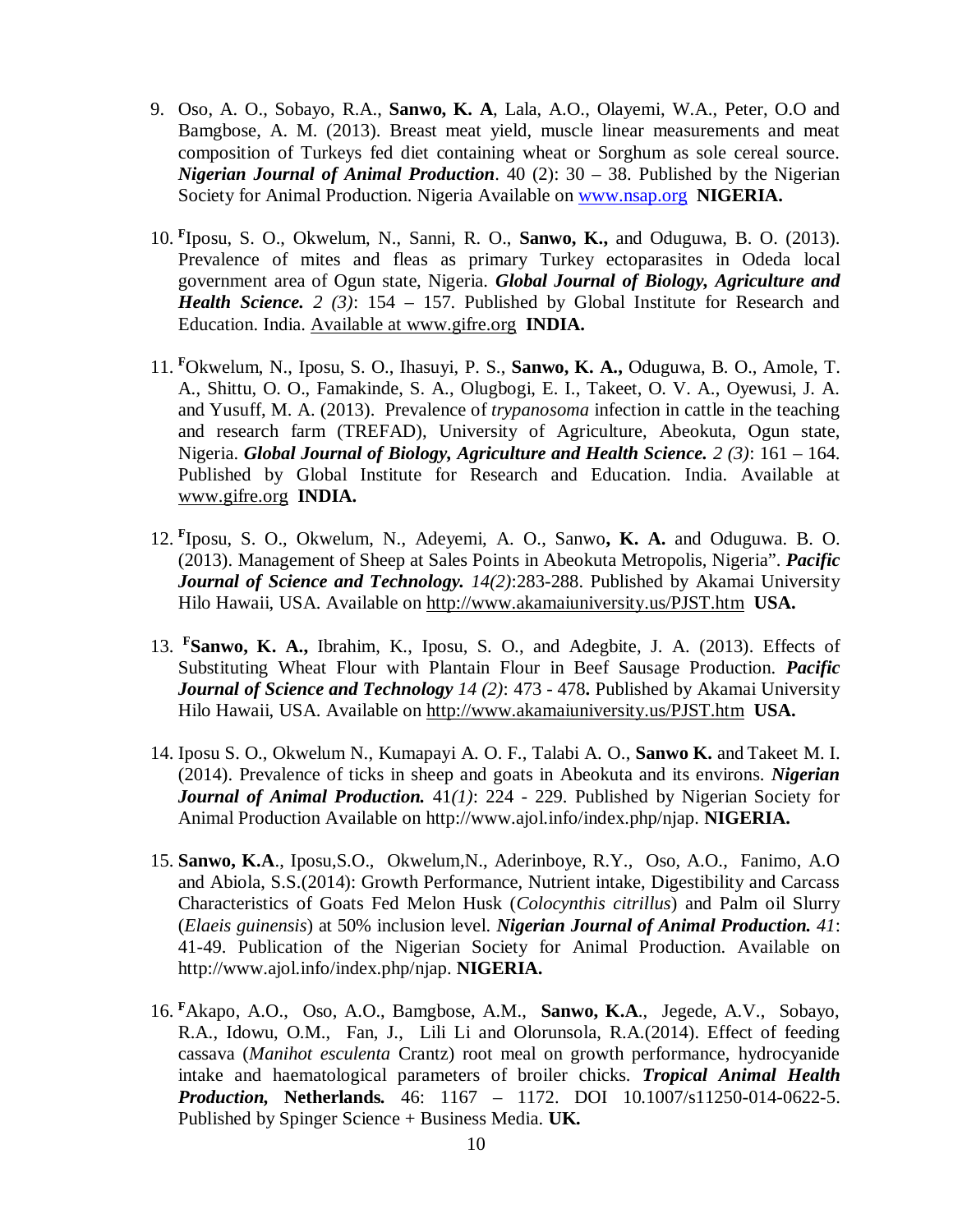- 17. \*Okwelum, N., Iposu, S. O., Andabai, G. H**., Sanwo, K. A**., Smith, O. F., Takeet, O. V. A., Oduguwa, B. O., Amole, T. A., Rahman, S. A., Olugbogi, E. I. and Famakinde, S. A. (2012). Prevalence of Gastrointestinal Parasites in Nigerian Muturu Cattle in Ipokia Local Government Area of Ogun State, Nigeria. *Nigerian Journal of Science.*  46: 51-55. Published by The Science Association of Nigeria. **NIGERIA**
- 18. \***Sanwo, K.A**., Iposu, S.O.,Olayemi, O and Adegbite, J.A. (2014). Effects of substituting Wheat flour with Millet flour in Beef sausage production. *Nigerian Journal of Animal Science, 16(2) 334 – 338.* Published by Animal Science Association of Nigeria. Available on [www.animalscienceassociation.org.ng.](http://www.animalscienceassociation.org.ng.) **NIGERIA.**
- 19. **<sup>F</sup>** \*Fasae O.A., Oduguwa, B.O., Adejumo L.A., Makinde, T.E and **Sanwo, K.A.** (2014). Carcass and meat characteristics of traditionally managed Nigerian Yankasa and West African Dwarf breed of sheep. *Pertanika Journal Tropical Agricultural Science* 37(1) 101- 108. Published by Putra Malaysia Press. **MALAYSIA.**
- 20. **<sup>F</sup>** \*Okwelum N., Iposu S O., **Sanwo K.,** Shoyombo S I., Smith O F and Takeet M I. (2014). Survey of Disease Status of Chickens in Some Poultry Farms in South-West Nigeria. *Bulletin of Animal Health and Production in Africa.* 62 (3): 279-284. Published by African Union Inter-African Bureau for Animal Resources (IBAR). Available on <http://www.ajol.info/index.php/bahpa/index> **KENYA.**
- 21. \***Sanwo, K.A**.,Yusuf, A.O., Iposu,S.O., Omotosho, O.O and Okwelum, N.(2015). Moringa Leaf meal supplementation for sheep: Effect on weight gain, blood serum chemistry and carcass characteristics. *Nigerian Journal of Animal Production. 42*: 187- 196. Publication of the Nigerian Society for Animal Production. Available on <http://www.ajol.info/index.php/njap.> **NIGERIA.**
- 22. \*Yusuf, A.O., Iposu, S.O., **Sanwo, K. A**., Akinde, K. T., Owolabi, A. J., Omotosho, O. O., Adedayo, O. A. and Okwelum N. (2016). Influence of *Moringa* leaf meal (MOLM) supplementation on Growth, Performance, Haematological parameters and faecal egg count of West African dwarf sheep. N*igerian Journal of Animal Production. 44(2)*: 492- 506. Publication of the Nigerian Society for Animal Production. Available on <http://www.ajol.info/index.php/njap.> **NIGERIA.**
- 23. \*Sobayo, R.A., **Sanwo, K.A**., Muhammed, S.B.,Adegbenjo, A.A., Oso, A.O., Sogunle, O.M., Fafiolu, A.O. and Adeyemi, O.A.(2017). Effect of *Abelmoschus esculentus* leaf meal on performance and egg quality indices of laying hens. *Nigerian Journal of Animal Production. 44(2)*: 290-298. Publication of the Nigerian Society for Animal Production. Available on <http://www.ajol.info/index.php/njap.> **NIGERIA.**
- 24. \*Williams, G.A.,Oso, A.O. **Sanwo, K.A.,** Sobayo, R.A and Adegbenjo, A.A.(2017). Influence of supplemental L- arginine on physio – chemical and sensory properties of breast meat from turkeys. *Nigerian Journal of Animal Production. 44(2)*: 59 – 67. Publication of the Nigerian Society for Animal Production. Available online at <http://www.ajol.info/index.php/njap.> **NIGERIA.**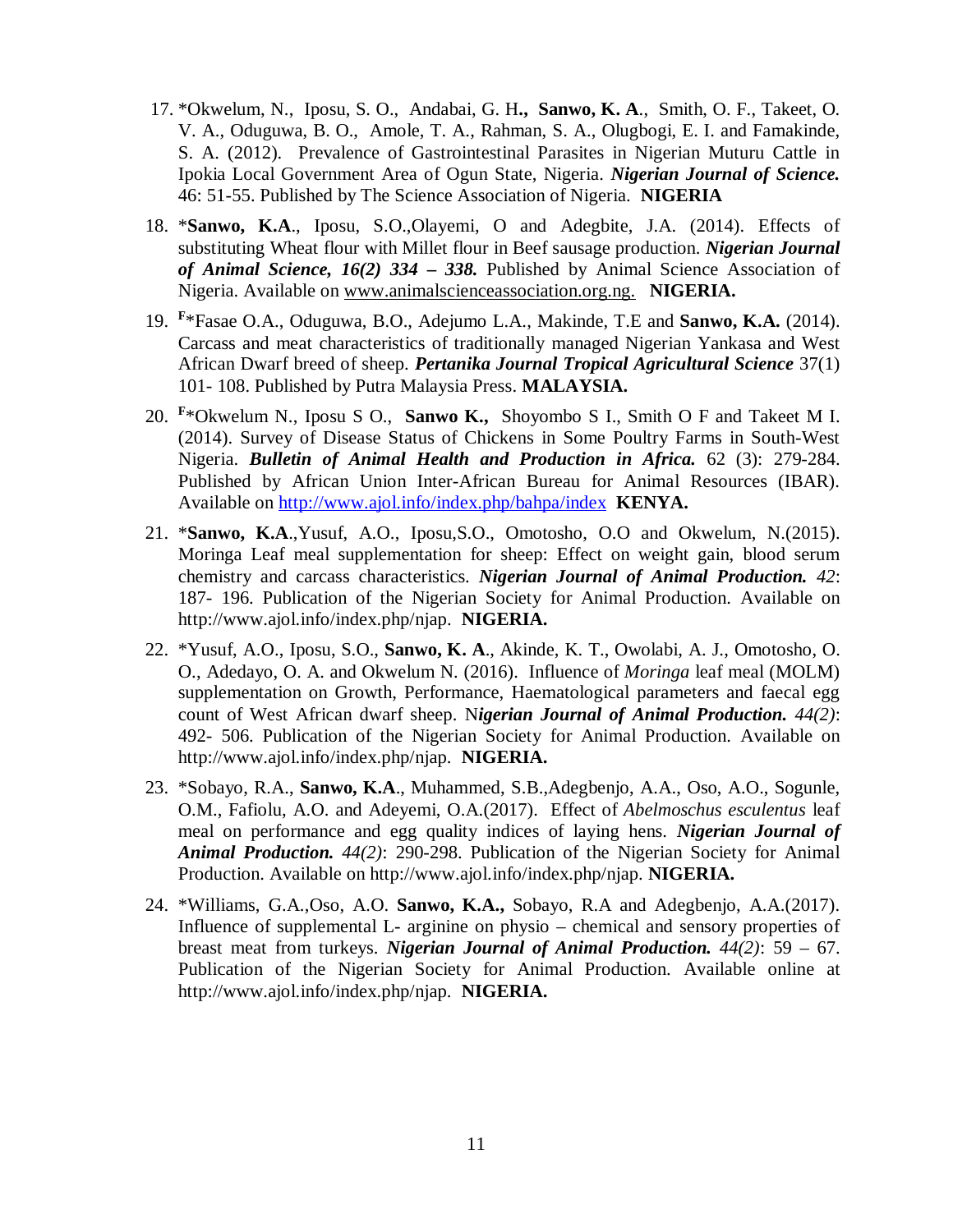#### **iii. Journal Article Accepted for Publication**

**25.**\***Sanwo, K.A**., Olowolafe, O.A., Iposu, S.O., Oso A. O., Sobayo, R.A., Ekunseitan**,**  D.A., Adeyemi, O.A., Adegoke, A.V., Adegbite. J.A. and Abiola, S. S. (2017). Quality characteristics of beef sausage containing varying levels of ginger (*Zingiber officinale*) powder. Publication of the *Nigerian Journal of Animal Production.* Paper accepted 21st June, 2017. **NIGERIA.**

#### **iv.Books**

- Nil

- **v. Book Article or Chapter** 
	- Nil

#### **vi.Edited Conference Proceedings**

- **26 Sanwo, K. A**., Abiola, S. S., Fanimo, A. O., Oyewole, O. B. and Adegbite, J. A. (2008). Fatty Acid Profile of Chevon obtained from West African Dwarf goat fed melon husk and Palm Oil Slurry diets. In: Animal Agriculture towards Millennium Development in Nigeria. (Adeyemi, A. O., Ogungbesan, A. M., Dada, A. O., Eniolorunda, O. O., Awojobi, H. A., Oke, D. B., Agunbiade, J. A., (eds). 33rd Annual Conference of Nigerian Society for Animal Production Ogun State University, Ayetoro, Ogun State. Pp 241-242.
- **27 Sanwo, K. A.**, Okusolubo, O. X. and Adegbite, J. A. (2009). Efficacy of Lactic Acid as A Wash Solution In Reducing Bacterial Contamination In Frozen Chicken. In: Global Economic Recession and the Challenges to Livestock Production in Nigeria. (Akinlade, J. A., Olayeni, T. B., Rafiu T. A., Akinwunmi, A. O., Aderinola, O. A., Ojebiyi, O. O and Odunsi, A. A.). 14th Annual Conference of Animal Science Association of Nigeria .Ladoke Akintola University of Technology, Ogbomoso, Oyo state, Nigeria. Pp188-189.
- **28 Sanwo, K. A**., Quadri, R. O., Abiola. S. S. and Adegbite, J. A. (2009). Efficacy of Sodium Benzoate and Lactic Acid as Wash Solution in Reducing Bacterial Contamination In Frozen Chicken. In: Animal Agriculture In: Nigeria And The Global Food Challenges. (Umoh, B. I., Udedibie, A. B. I., Solomon, I. P., Obasi, O. L., Okon, B. I., Udoh, E. J., editors). 34th Annual Conference of Nigerian Society for Animal Production. University Of Uyo, Uyo, Akwa Ibom State, Pp 567- 569.
- **29** Iposu, S. O., **Sanwo, K. A**., Ogunbunmi, J. A. and Oladele, O. E. (2010): Animal Factors Affecting Prevalence of Ectoparasites of Village Sheep in Abeokuta South Local Government Area of Ogun State, Nigeria. Proceedings of the 35th Conference of the Nigerian Society for Animal Production (NSAP) Held on March 14-17, 2010 at the University of Ibadan, Ibadan, Nigeria. Babayemi, O. J., Abu, O. A., and E. O., Ewuola (Eds.). p. 712 – 714. Published by NSAP.
- **30 Sanwo, K. A**., Akinlaja, A. I., Adegbite, J. A. and Abiola, S. S. (2010). Efficacy of Water and Lactic acid As Wash Solution in Reducing Bacterial Contamination in Frozen Turkey. In: Fast – Tracking Animal Agriculture in a Challenged Economy. Babayemi, O. J., Abu, O. A & Ewuola, E. O (Eds). 35th Annual Conference of Nigerian Society for Animal Production. University Of Ibadan, Nigeria Pp 769-771
- **31** Iposu, S. O., **Sanwo, K. A**., Oladele, O. E. and Ogunbunmi, J. A. (2011): Some Management Factors Affecting Prevalence of Ticks and Mites on Free-Range Goats in Odeda Goats in Odeda Local Government Area of Ogun State, Nigeria. Proceedings of the 36th Conference of the Nigerian Society for Animal Production (NSAP) Held on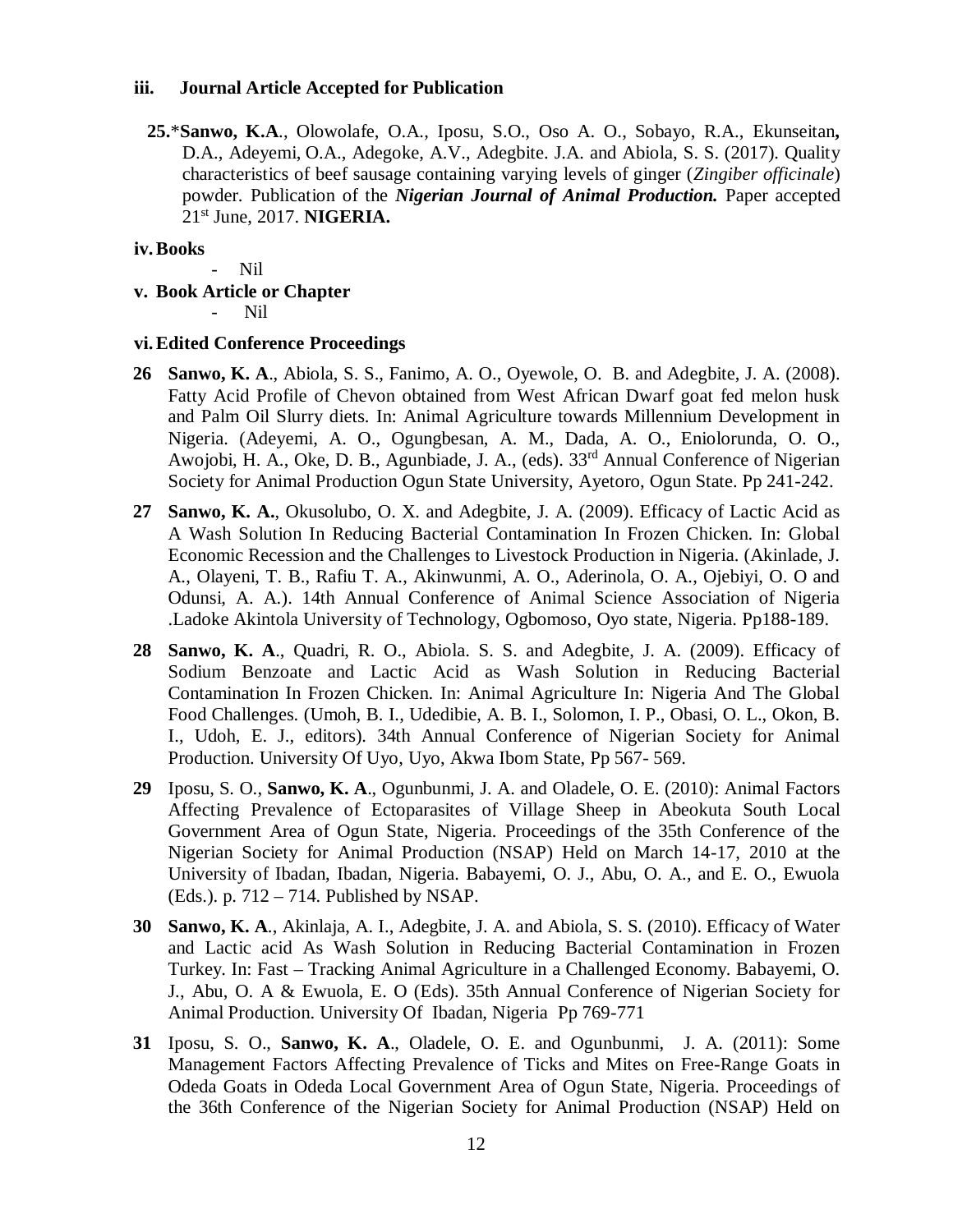March 13-16, 2011 at the University of Abuja, Abuja, Nigeria. Adeniji, A. A., Olatunji, E. A., and E. O., Gana (Eds.). p. 182 – 184

- **32 Sanwo, K. A**, Olayiwola, J. A., S. O. Iposu, and Adegbite, J. A. (2011): Effects of Different Boiling Temperatures on Meat Quality of Beef and Turkey Meat. Proceedings of the 36th Conference of the Nigerian Society for Animal Production (NSAP) Held on March 13-16, 2011 at the University of Abuja, Abuja, Nigeria. Adeniji, A. A., Olatunji, E. A., and E. O., Gana (Eds.). p. 798 – 800.
- **33** Akpan,U.A., Adeleke,M.A., Epoyun,O.M., **Sanwo,K.A.,** Ikeobi, C.O.N and Adebambo, O.A (2011).; Effect of Genotype on the meat quality of Nigerian Indegenous and Exotic chickens. In; Research and Value- Addition; Key to Transformation of the Nigerian Livestock Industry. Proceedings of the 16th Conference of the Animal Science Association of Nigeria (ASAN) Held 12th-15th September, 2011 at Kogi State University, faculty of Agric Lecture Theatre, Anyigba, Adukwu,A.O., Oluwagbemi, T.,Aribido, S.O.,Daikwo, S.I., and Sallu, O.J.(Eds.). p. 58-61
- **34** Iposu, S. O., A. O. Adeyemi, and **K. Sanwo** (2012): Study on Management of Sheep at Sales Points in Abeokuta Metropolis. In: Sustainable Animal Production for National Food Security and Poverty Alleviation. Proceedings of the 37th Conference of the Nigerian Society for Animal Production (NSAP) Held on March 18-21, 2012 at the University of Agriculture, Makurdi, Nigeria. Bitto, I. I., Kaankuka, F. G., & S. Attah (Eds.). p. 564 – 566.
- **35 Sanwo K. A.,** F. B. Olusesin, S. O. Iposu, and J. A. Adegbite (2012): Sensory Evaluation of Lactic Acid and Sodium Benzoate-treated Meat type. In: Sustainable Animal Production for National Food Security and Poverty Alleviation. Proceedings of the 37th Conference of the Nigerian Society for Animal Production (NSAP) Held on March 18- 21, 2012 at the University of Agriculture, Makurdi, Nigeria. Bitto, I. I., Kaankuka, F. G., and S. Attah (Eds.). p. 686 – 687.
- **36** Lawal, R. A.; **Sanwo, K. A**.; Atayase, A. O.; Agbalaya, K. K.; Olowofeso, O.; Ikeobi, C. O. N.; Sanda, A. J.; Olukomaiya, O. O. and Niniola, D. M. (2012) Effect of using Lactic acid and Distilled water as wash solutions in preventing recontamination of some microbes on refrigerated chicken carcass. In: Agricultural Transformation Strategies and Policies for Livestock Development in Nigeria. Proceedings of the 17th Conference of the Animal Science Association of Nigeria Held on 9 – 13th Sept 2012 at the International Conference Centre, Opposite Radio House, Area 8 Abuja, Nigeria. Akpa, G. N., Dairo, F. A. S., Bawa, G. S., Solomon, I. P., Amaefuele, K. U., Odunsi, A. A. and A. O. Ladokun (Eds.). p. 163 – 164.
- **37** Akinosun, A. A., **Sanwo, K. A.**, and Ajibike, A. B. (2013): Efficacy of Sodium benzoate and the combined action of Lactic acid and Sodium benzoate preventing contamination on washed and refrigerated turkey carcass. In: Food Security through Innovative Technology in Poultry Production Proceedings of the 4th Nigeria International Poultry Summit Held on 17 – 21 Feb 2013 Held at Federal University of Agriculture, Abeokuta, Nigeria. Jegede, A.V., Oduguwa, O.O., and A.O. Osofowora. (Eds) p. 115 – 119.
- **38** Akapo, O.A., Bamgbose, O.A., Oso, O.A., **Sanwo. K.A.,** Olorunsola, R.A and Olayemi, W.A. (2014): Performance Characteristics of Broiler Chickens fed Diet Containing Unpeeled Cassava Root Meal Supplemented with Wood Charcoal. In: Positioning Animal Production in the Agricultural Transformation Agenda. Proceedings of 39<sup>th</sup> Conference of the Nigerian Society of Animal Production (NSAP), held 16 -19<sup>th</sup> March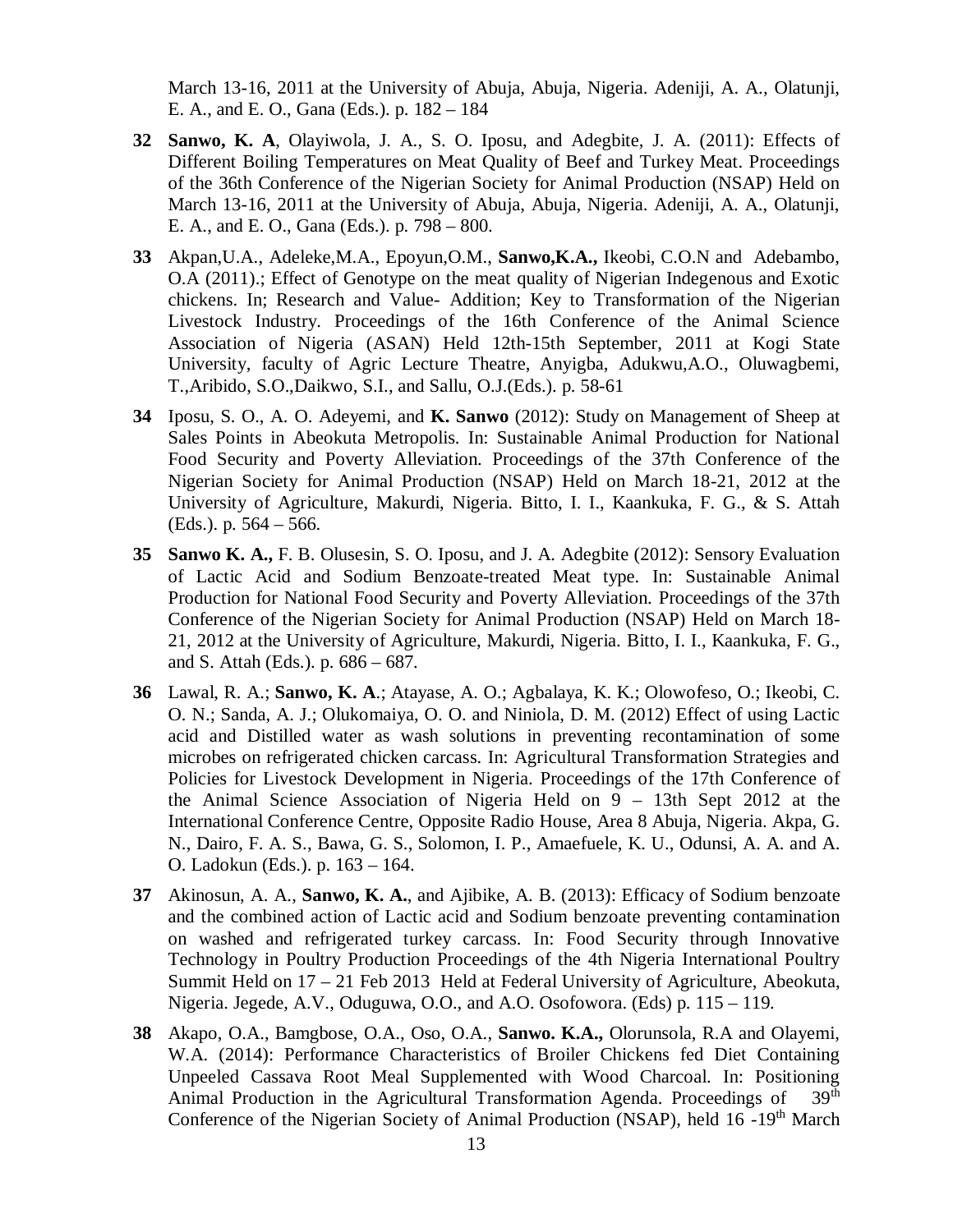2014. Abdullah,A.R., Tayo, G.O., Okubanjo, A.O., and Akinsoyinu, A.O. .(Eds) Pp 356 – 359

- **39 \*Sanwo, K.A.,**Olayemi, J.O.,Iposu, S.O.,Atayese,A.O.,Shittan, B.O.,and Adegbite, J.A (2015). Efficacy of Water and Lactic acid as wash solution in Preventing Recontamination in Refrigerated Chicken Carcass.In: Enhanced Livestock Production: A tool For Economic Empowerment and Improved Security in Nigeria. Proceedings of 4Oth Conference of the Nigerian Society of Animal Production (NSAP), held  $15 - 19<sup>th</sup>$ March 2015 in Zaria. Adeyinka,I.A., Kabir, M., Abdu, S.B., Erakpotobor, G.I., Hassan, M.R and Iyiola – Tunji, A.O .Pp  $227 - 229$ .
- **40 \*Sanwo, K.A.,** Iposu, S.O., Shittan., Olatunji,., Sokoya,O.O., Ayo-Ajasa, O.Y.,,and Adegbite, J.A (2016). Sensory Evaluaion of beef Sausage Produced from Substituting Wheat Flour from Sorghum Flour.In: New Technologies for Enhanced Animal Production in Nigeria. Proceedings of 41st Conference of the Nigerian Society of Animal Production (NSAP), held 20th -24th<sup>th</sup> March 2016 in Federal University of Agriculture, Abeokuta. Oluwatosin, O.O., Sowande,O.S., Olowofeso,O., Egbeyale, L.T, Adeleye, O.O., Njoku, C.P., Osofowora, O., Sanda, A.J. Pp 228 – 230.
- **41 \***Shittan, B.O., **Sanwo, K.A.,** AIyemi, J.O and Atayese, J.O (2016).Efficacy Of Lactic Acid and Sodium Benzoate as wash Solutions in Preventing Recontamination of Some Specific Microbes on Refrigerated Chicken Carcass. In: New Technologies for Enhanced Animal Production In Nigeria. Proceedings of 41st Conference of the Nigerian Society of Animal Production (NSAP), held 20th -24th<sup>th</sup> March 2016 in Federal University of Agriculture, Abeokuta. Oluwatosin, O.O., Sowande,O.S., Olowofeso,O., Egbeyale, L.T., Adeleye, O.O., Njoku, C.P., Osofowora, O., Sanda, A.J. Pp 177 – 180

#### **vii. Technical Reports**

**- Nil**

#### **10. MAJOR CONFERENCES ATTENDED WITH PAPERS READ OR POSTER SESSION**

- **1. Sanwo, K.A.,** Iposu, S.O.,Shittan, Olatunji., Sokoya,O.O., Ayo-Ajasa, O.Y, ,and Adegbite, J.A (2016). Sensory Evaluaion of beef Sausage Produced from Substituting Wheat Flour from Sorghum Flour.In: *New Technologies for Enhanced Animal Production in Nigeria. Proceedings of 41st Conference of the Nigerian Society of Animal Production (NSAP), held 20th -24thth March 2016 in Federal University of Agriculture, Abeokuta.*
- 2. **Sanwo K.A**., Sowande, A. and Iposu, S. O. (2014) Water and Lactic Acid as a Wash Solution in Reducing Bacterial Contamination in Frozen Turkey. In: *Bridging the Gap Between Increasing Knowledge and Decreasing Resources. Tropentag, Sept 17 - 19, Prague, Czech Republic.*
- 3. **<sup>F</sup>Sanwo K.A**., Iposu, S. O**.** and Sanusi, S. (2013) Efficacy of some Wash Solutions in Preventing Recontamination of some Microorganisms on Refrigerated Chicken Carcass. In: *Agricultural Development within the Rural-Urban Continuum. Tropentag, Sept 17 - 19, Stuttgart-Hohenheim*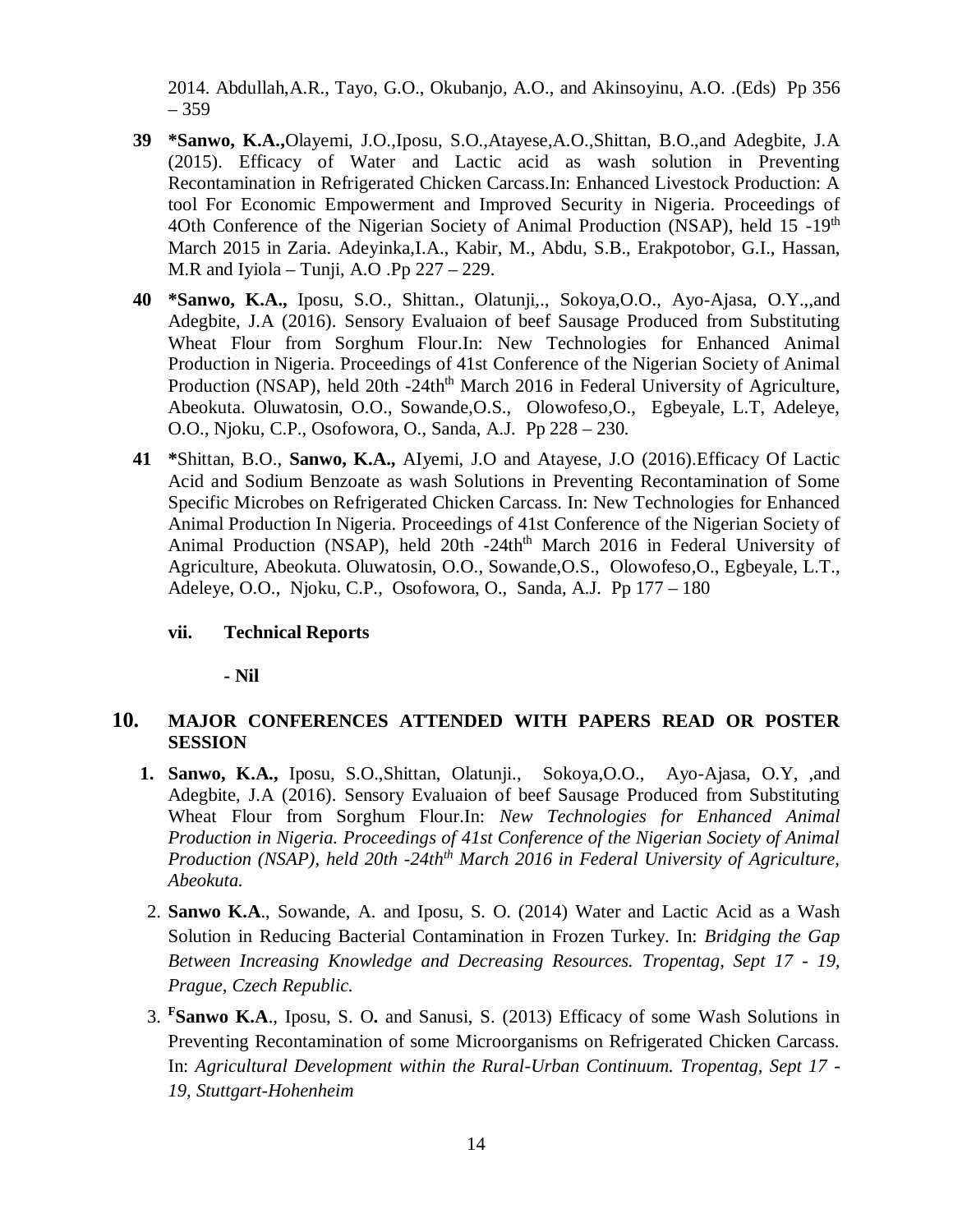- 4. **<sup>F</sup>Sanwo, K. A**., Makanju, M. O., Iposu, S. O**.**, Abiola, S. S. and Adegbite, J. A. (2011). Effect of substituting rice flour for wheat flour as fillers at varying levels in beef sausage production. In: *The 3rd Conference on Animal Agriculture in Botswana. Held on 25th -27th July 2011, Gaborone, Botswana*
- 5. **<sup>F</sup> Sanwo, K. A.** and Adelabu, A. (2009). Efficacy of Water and Lactic Acid as a Wash Solution for Reducing Bacterial Contamination in Frozen Turkey. In: "Biophysical and Socio-economic Frame Conditions for the Sustainable Management of Natural Resources". Tropentag, October 6-8, 2009, Hamburg.

#### **11. INFORMATION ON MASTER'S PROJECT AND PH.D. THESIS SUPERVISED**

| <b>Title of Thesis</b>                                                                                                                             | <b>Name and</b><br><b>Matric No</b> | Year<br><b>Commenced</b> | <b>Session</b><br><b>Ended</b> | <b>Supervision</b> |
|----------------------------------------------------------------------------------------------------------------------------------------------------|-------------------------------------|--------------------------|--------------------------------|--------------------|
| <b>i.</b> Meat quality of broiler chickens<br>fed Xylopia aethopica, Morinda<br>lucida and Syzygium aromaticum                                     | Emovwodo,<br>D.O<br>PG/12/0177      | 2012/2013                | On going                       | Major              |
| ii. Quality and Shelf life of meat from<br>chickens fed Diets containing Red<br>Grape (Vitis vinifera) Seed and<br>Garlic (Allium sativum) powder. | Adelabu, A.K.<br>PG/11/00164        | 2011/2012                | Completed<br>2013/2014         | Major              |
| iii. Performance of broiler chickens<br>fed cassava Root meal based-diets<br>with and without charcoal<br>supplement. (M. Agric.)                  | Akapo, O. A<br>PG/08/0053           | 2008/0053                | Completed<br>2012              | Collaborative      |
| iv. Effect of probiotics<br>supplementation on laying<br>performance of hens fed organic<br>diet. (M. Agric.)                                      | Olaogun, A.<br>$B$ .;<br>PG/08/0061 | 2008/2009                | Completed<br>2012              | Collaborative      |
| v. Determination of some qualities<br>and processing yield of meat and<br>meat product from two strains of<br>indigenous chicken. (M. Agric.)      | Adeyanju,<br>T.M.;<br>PG/08/0072    | 2008/2009                | Completed<br>2010/2011         | Collaborative      |
| vi. Effect of paw-paw leaf, lime juice<br>and seven up based marinades on<br>some quality attributed and shelf                                     | Obajuluwa,<br>O.V<br>PG/13/0180     | 2013/2014                | Completed<br>2015/2016         | Major              |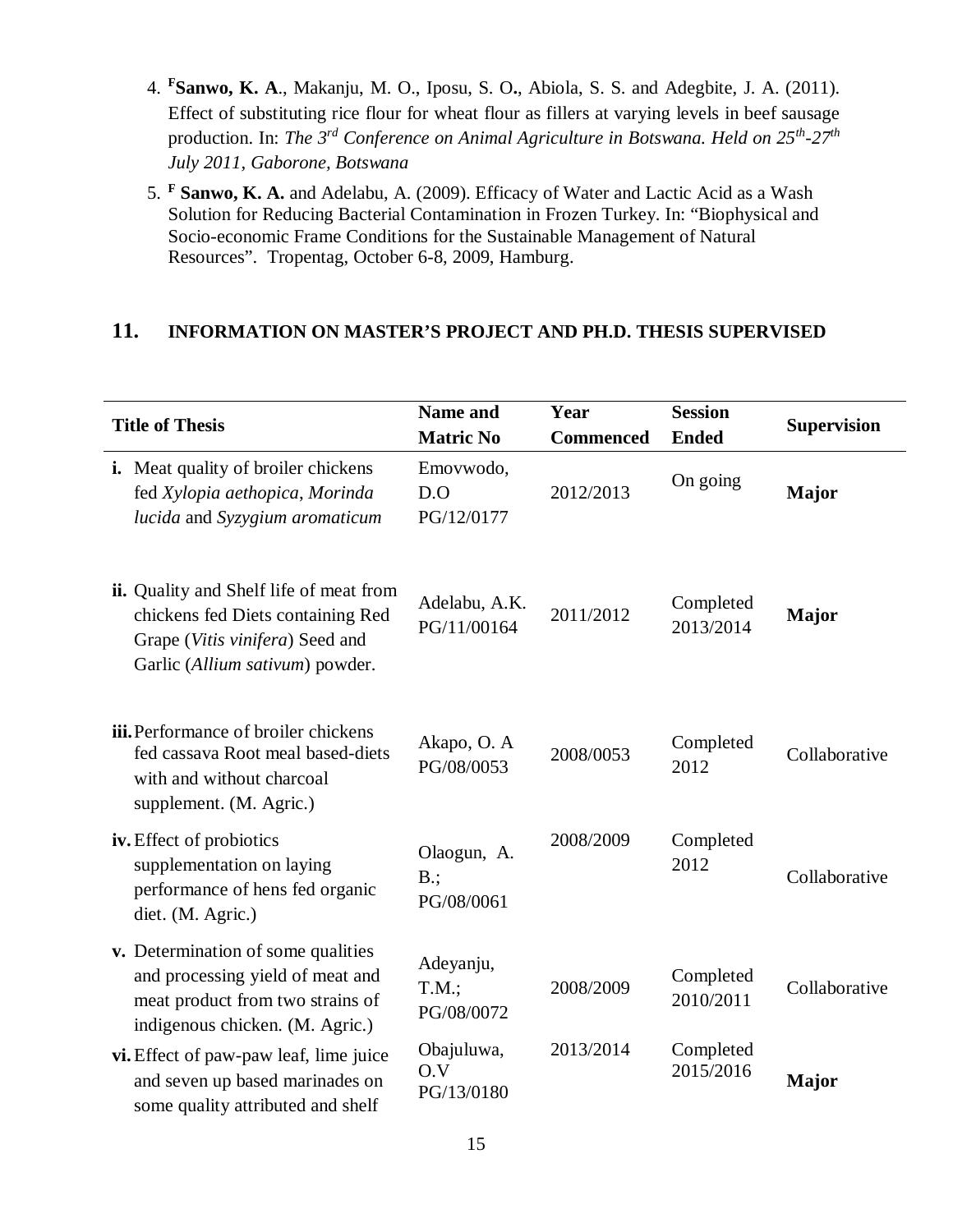| Meat quality and shelf life of<br>vii.<br>broiler chickens fed diet containing<br>Cloves                                                                      | Ogunbayode,<br>O.<br>PG/13/0201        | 2013/2014 | Completed<br>2015/2016 | <b>Major</b>                      |
|---------------------------------------------------------------------------------------------------------------------------------------------------------------|----------------------------------------|-----------|------------------------|-----------------------------------|
| Growth response, lipid profile<br>viii.<br>and shelf life of meat from broiler<br>fed diet supplemented with clove                                            | Ogundairo .O.<br>PG/13/0333            | 2013/2014 | Completed<br>2015/2016 | <b>Major</b>                      |
| ix. Growth performance and meat<br>quality of broiler chickens fed<br>Tumeric (Curcuma longa) and<br>Cayenne pepper (Capsicum<br>frutescens) as anti-oxidants | Adegoke<br>$\mathbf{A}$<br>PG/13/0336. | 2013/2014 | Completed<br>2015/2016 | <b>Major</b>                      |
| x. Effects of Marination on the physic<br>- Chemical and microbiological<br>characteristics of bovine thigh<br>muscle                                         | Ogunbowale,<br>O.B<br>PG/11/0178       | 2012/2013 | Completed<br>2015/2016 | $Co-$<br>supervision              |
| xi. The physical and chemical<br>properties of Calotropis procera<br>(Sodom apple)                                                                            | Ojo, E.O.<br>PG 13/0065                | 2013/2014 | On going               | $Co-$<br>supervision              |
| Utilization of pasta waste as<br>xii.<br>partial replacement for maize in<br>Diets of Quails (Coturnix Cortunix<br>japonica)                                  | Elegbeji, O.W<br>PG 12/0142.           | 2012/2013 | Completed<br>2015/2016 | $Co-$<br>supervision              |
| xiii.<br>Nutrients composition,<br>microbiological and sensory<br>qualities of couscous yoghurt<br>produced from soya milk.                                   | Kargbo<br>Samuella<br>PG 13/0597       | 2013/2014 | Completed<br>2015/2016 | $Co-$<br>supervision              |
| Performance and Meat Quality<br>xiv.<br>Of Broiler Chickens Fed Graded<br>Levels of Dried Paw- Paw (Carica<br>papaya) Seed Meal.                              | Omotayo, I.G.                          | 2014/2015 | On going               | <b>Major</b><br><b>Supervisor</b> |

# **12. EXTRA CURRICULA ACTIVITIES:**